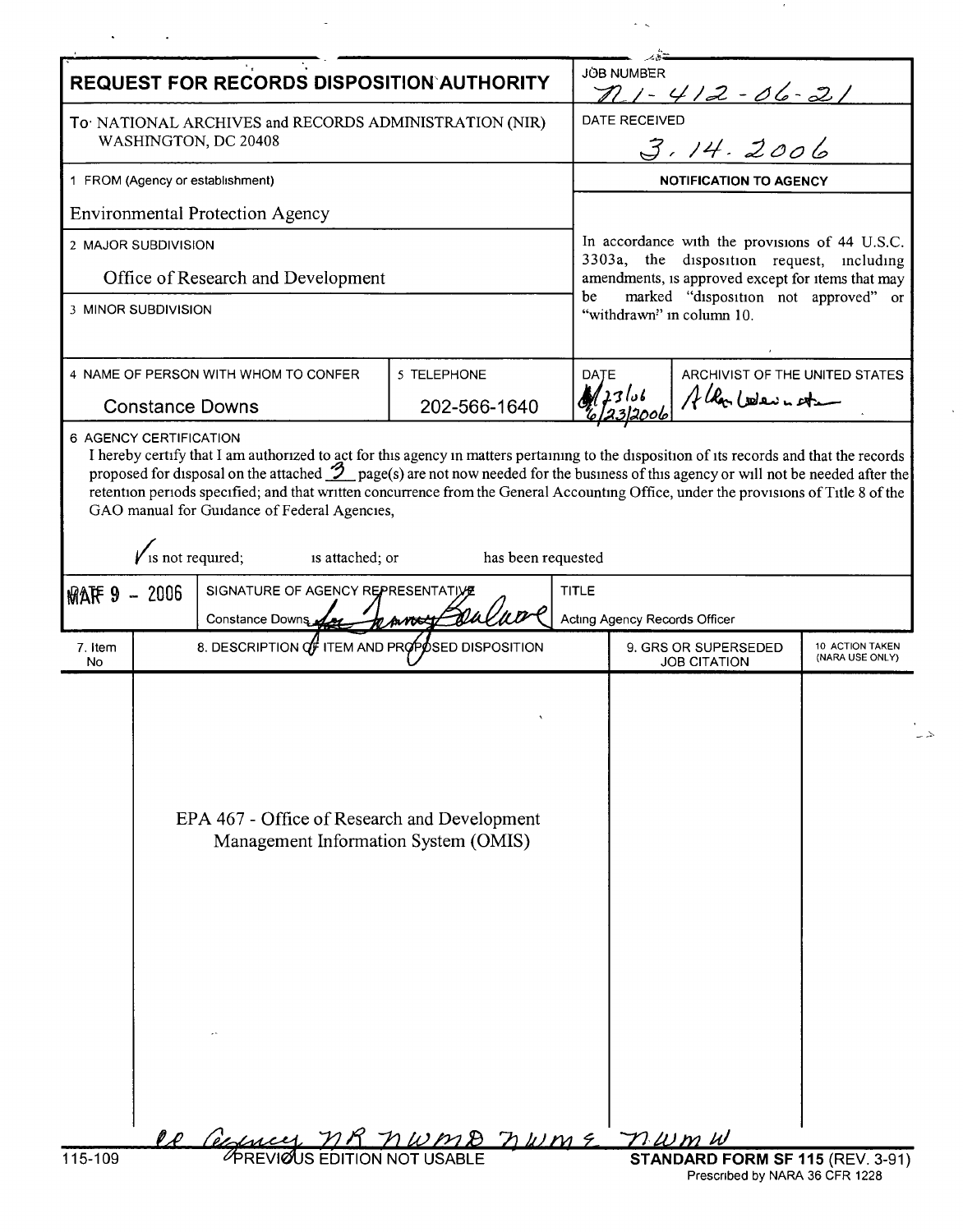# **EPA Records Schedule 467**

**Status:** Fmal, *09/30/2007*

**Title:** Office of Research and Development Management Information System (OMIS)

**Program:** Research and Development

**Applicability:** Agency-wide

Function: 316 - Applied Research and Science Support

# **NARA Disposal Authority:**

This schedule authorizes the disposition of the record copy in any media (media neutral), excluding any records already in electronic form. Records designated for permanent retention must be transferred to the National Archives in accordance with NARA standards at the time of transfer.

•  $N1-412-06-21$ 

# **Description:**

The Office of Research and Development (ORD) Management Information System (OMIS) was created to provide a comprehensive automated system to assist ORD managers and staff WIth financial management, project tracking, human resources management, and laboratory implementation plan decisions, It allows for uniform reporting across all organizational units, reduces the number of ORD-wide calls for similar types of data, and provides a smgle repository of information that serves as the basis for decision making.

The system currently has four interrelated modules: Integrated Resources Management System (IRMS); Human Resources Management System (HRS); Procurement and Acquisition of Capital Equipment (PACE); and Facilities Management System (FMP).

The modules link as follows: IRMS links to the Integrated Financial Management System (IFMS); HRS links to the PeoplePlus system. All of the above links included m this schedule are or will be scheduled separately. End user access is through the EPA Internet.

#### **Disposition Instructions:**

**Item a:** Electronic software programs

- **Disposable**
- Keep for the length of time needed to ensure access to and use of the electromc data throughout the authorized retention period, then delete when superseded or obsolete.

#### **Item b:** Input

**• Varies**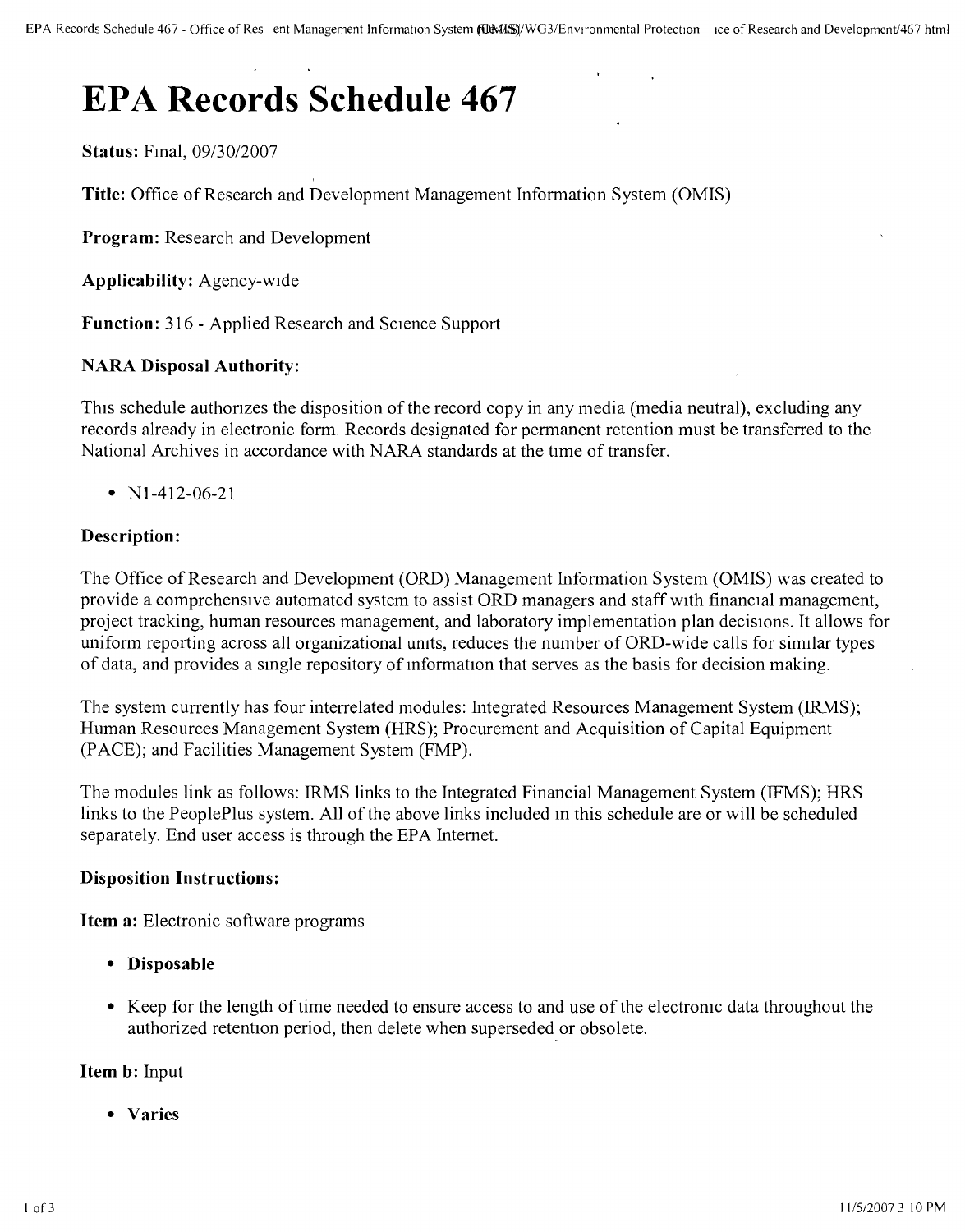• Follow instructions for EPA 171 - Input and Source Records.

# **Item c:** Electronic data

- **Disposable**
- Maintain individual records for 7 years after completion of action, then delete.

# **Item d:** Output and reports

- **Varies**
- File with related records and follow instructions for the related records.

**Item e:** Supporting documentation

- **Disposable**
- Keep for the length of time needed to ensure access to and use of the electronic data throughout the authorized retention period, then delete when superseded or obsolete.

# **Guidance:**

The PeoplePlus system is scheduled as EPA 300. The Management Accounting Reporting System (MARS) is part of the Integrated Financial Management System (IFMS) which is scheduled as EPA 054.

# **Reasons for Disposition:**

This system is used to Improve the process of planning, developing, and tracking performance in response to the Government Performance and Results Act (GPRA) requirements. IRMS ensures that ORD's annual budget is hnked to ORD programmatic plans and to reconcile the budget WIth IFMS. HRS is designed to assist senior managers to manage their resources. PACE is designed to manage the scientific equipment program from needs review to purchase approval. FMP is designed to assist senior management in the planning, coordination, and oversight of all buildings and facilities at ORD locations. Retention meets administrative and program needs.

# **Custodians:**

Office of Research and Development

- **Contact:** Curtis Jackson
- **Telephone:** 202-564-0958

# **Related Schedules:**

EPA 054, EPA 300

# **Previous NARA Disposal Authority:**

None